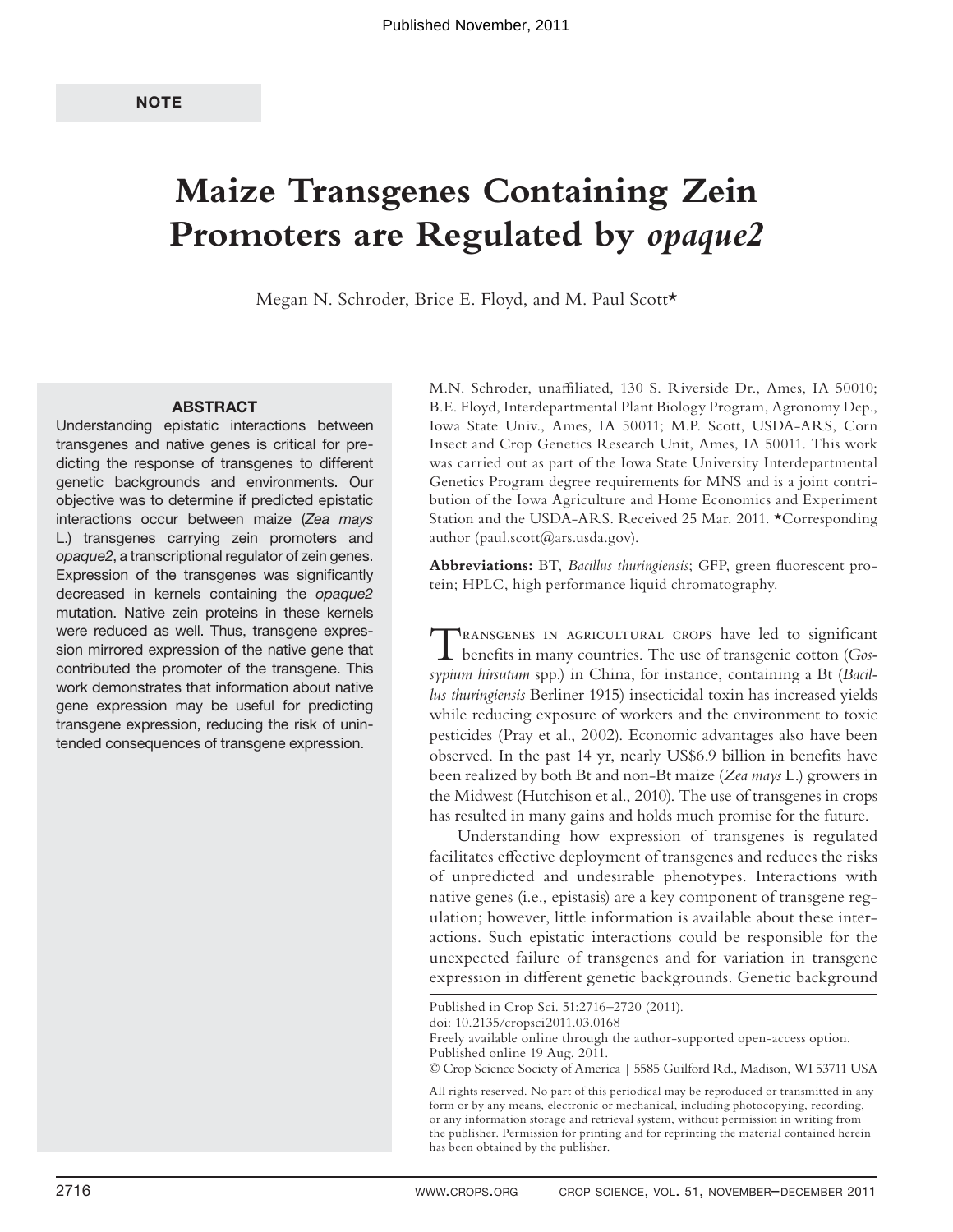affects the amount of toxin produced in a transgenic Bt cotton cultivar (Sachs et al., 1998), for example. Understanding how transgenes interact with native genes is an important step toward predicting how a transgene will perform in a given genetic background. In addition, it may be possible to capitalize on known epistatic interactions to regulate transgene expression in desired ways.

Reporter genes are used extensively in biological research to facilitate imaging (reviewed in Kang and Chung, 2008). In cases where transgenic reporter genes are used to study gene expression, the assumption is often made that a transgene will exhibit gene expression patterns similar to those of a native gene on which the transgene is based. This would require the epistatic interactions of the gene under investigation to be similar to those of the transgenic reporter gene. While a large body of evidence supports this assumption indirectly, direct tests of this assumption are rare.

Seed storage protein gene promoters have been used extensively to confer high-level seed tissue-specific expression to transgenes (Russell and Fromm, 1997; Wu et al., 1998). Furthermore, regulation of expression of seed storage protein genes is well understood due in part to the study of naturally occurring mutations that alter seed storage protein expression. For example, the *opaque2* mutation of maize is characterized by soft, floury endosperm that causes the kernel to appear opaque rather than translucent when placed on a light box. One effect of this mutation is to decrease the level of 19 and 22 kDa α zein seed storage proteins in the kernel (Kodrzycki et al., 1989; Langridge et al., 1982). The *opaque2* gene encodes a bZip transcription factor that binds to a 22 kDa α zein gene promoter, thereby having a direct impact on gene expression (Hartings et al., 1989; Schmidt et al., 1990). The bZip transcription factor has not been found to bind to 19 kDa α zein promoters (Schmidt et al., 1990) suggesting that the *opaque2* mutation has an indirect impact on this gene family. Surprisingly, it has been reported that the *opaque2* mutation does not impact the levels of the other zein proteins (Kodrzycki et al., 1989). Thus, the *opaque2* mutation exhibits epistatic interactions with some native zein genes and offers an opportunity to study the regulation of transgenes carrying zein promoters.

The objective of this project was to determine if the maize *opaque2* mutation exhibits epistatic interactions with two green fluorescent protein (GFP) transgenes containing different zein promoters. The transgenes used in this study express GFP using either a 27 kDa α or a 19 kDa α zein promoter (Shepherd et al., 2008). These promoters are of interest because the native zein genes from which they are derived are reported to be impacted differently by the *opaque2* mutation. The 19 and 22 kDa zeins have been reported to decrease while the 27 kDa zeins have been reported to be unaltered by the *opaque2* mutation (Kodrzycki et al., 1989; Hunter et al., 2002). We examined the effect of the *opaque2* mutation on expression of these two transgenes by comparing fluorescence in kernels with the wild-type and mutant alleles of *opaque2*.

## **MATERIALS AND METHODS**

Maize plants were grown in the Iowa State University transgenic maize nursery on the Woodruff-Bennett farm near Ames, IA, under approved Animal and Plant Health Inspection Service (APHIS) notifications. Four ears segregating for both the *opaque2* mutation and either the 19zn-GFP transgene having a 19 kDa zein promoter (two ears) or the 27zn-GFP transgene having a 27 kDa zein promoter (two ears) were produced by self-pollination of plants that were heterozygous at the *opaque2* locus and hemizygous at the transgene locus. Plants that were heterozygous at the *opaque2* locus and hemizygous at the transgene locus were produced by crossing a plant produced from an opaque kernel (*opaque2*/ *opaque2*) by a plant produced from a GFP-expressing kernel (GFP/-) and selecting a GFP-expressing kernel for planting. The ears were shelled and kernels were separated based on the opaque or translucent phenotype using a light box. Individual kernels were not prescreened for fluorescence.

Fluorescence was measured using 48 translucent and 48 opaque individual kernels that were randomly selected from each of the four ears and individually ground using a tungsten-carbide ball bearing in a Talboys HT Homogenizer (Troemner, Thorofare, NJ). Twenty-five milligrams of flour from each kernel was extracted with 250 μL of 30 mmol Tris-HCl, 10 mmol ethylenediaminetetraacetic acid (EDTA), 10 mmol NaCl, and 5 mmol dithiothreitol for 1 hr. After centrifugation at  $10,000 \times g$  for 10 min, supernatants were randomized and placed into a black 96-well plate. Extracted GFP was quantified using a spectrofluorimeter (Tecan, Mannedorf, Switzerland) using an excitation wavelength of 485 nm and an emission wavelength of 535 nm with a gain of 70 using nine flashes per sample and an integration time of  $40 \mu s$ . The mean of the 48 translucent kernels was compared to the mean of the 48 opaque kernels for each of the four ears using a Student's *t* test.

Zein composition of each ear was analyzed on two massbased bulks of ground grain from 48 kernels with one bulk made from translucent kernels and the other made from opaque kernels. Zeins were extracted from 10 mg of each bulk using 400 μL of 70% ethanol containing 61 mmol NaOAc and 5% α-mercaptoethanol, incubated while shaking for 1 h, and centrifuged at 13,000 rpm for 10 min. Each sample was separated by high performance liquid chromatography (HPLC) using an injection volume of 25  $\mu$ L, a flow rate of 1 mL min<sup>-1</sup> on a Vydac C18 column (Grace Davison Discovery Sciences, Deerfield, IL) as described previously (Bietz, 1983). The eluent was monitored by HPLC ultraviolet absorbance at 200 nm and the areas under the peaks of the resulting chromatograms were determined. Three opaque and three translucent subsamples were analyzed from each ear, and the means of these three subsamples were compared using a Student's *t* test.

## **RESULTS AND DISCUSSION**

To identify epistatic interactions between the *opaque2* mutation and two transgenes based on zein promoters, we crossed plants containing either the 19zn-GFP or the 27zn-GFP transgene to plants with the genotype *opaque2*/*opaque2*. The F1 progeny from these crosses were translucent kernels that were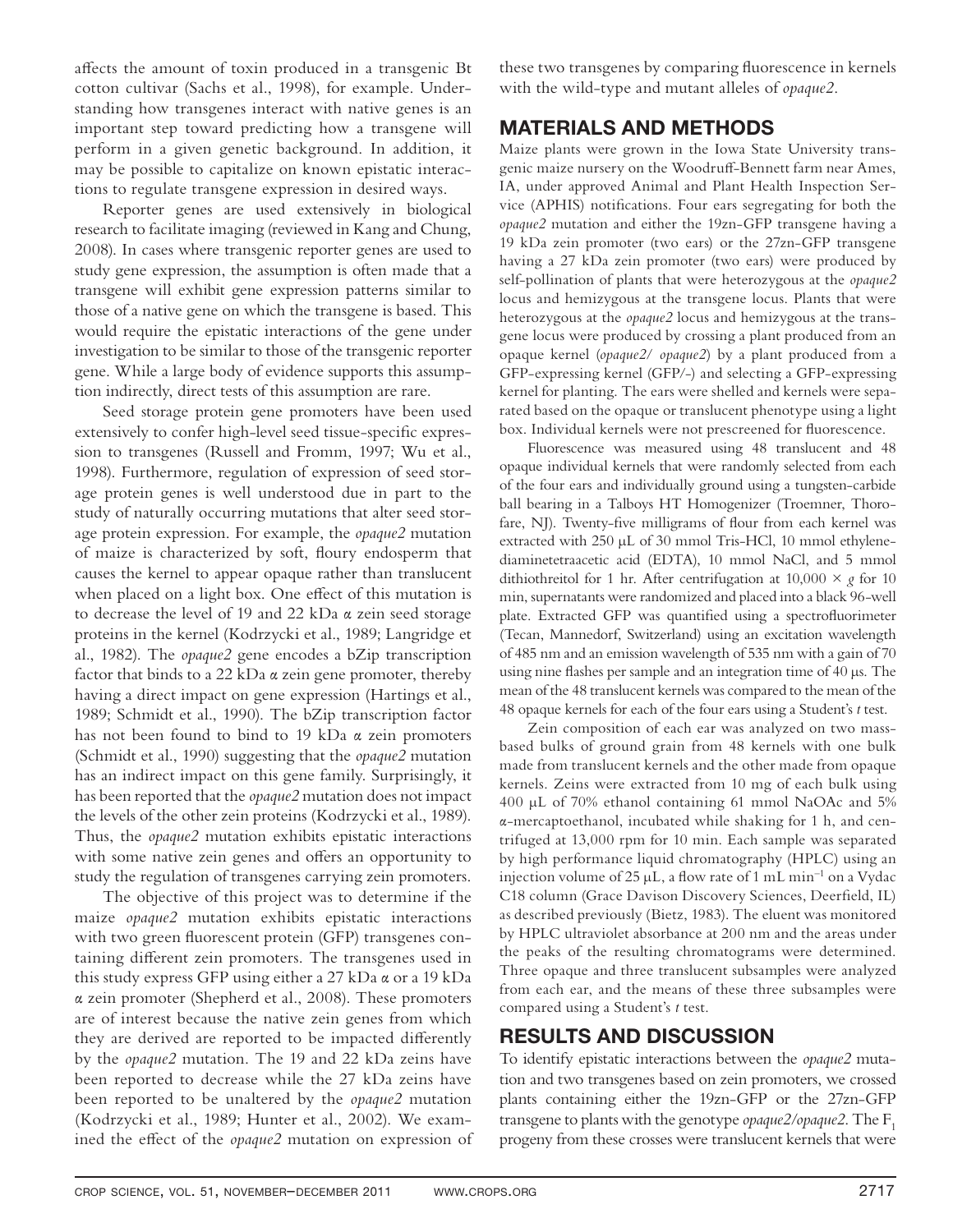| Table 1. Construct, transformation events, and genome com- |  |
|------------------------------------------------------------|--|
| position for the nine ears analyzed.                       |  |

|             |                                          |        | Genome composition $(\%)^{\ddagger}$ |            |            |                          |      |
|-------------|------------------------------------------|--------|--------------------------------------|------------|------------|--------------------------|------|
|             | Source <sup>†</sup> Construct Event B14A |        |                                      | <b>B45</b> | <b>B73</b> | B <sub>110</sub>         | A188 |
| $9141 - 04$ | $19$ zn-GFP $\frac{6}{3}$                | $29-1$ | 50                                   |            | 43.75      |                          | 6.25 |
| 9145-04     | 19zn-GFP                                 | 3-2    |                                      | 50         | 43.75      | $\overline{\phantom{0}}$ | 6.25 |
| 9143-03     | 27zn-GFP                                 | 71-1   |                                      | 50         | 21.87      | 25                       | 3.13 |
| 9148-03     | 27zn-GFP                                 | $71-1$ | 50                                   |            | 43.75      |                          | 6.25 |

†Source is given as row-plant number. Plants in the same row are the same genotype. All plants are self pollinated.

‡Genome composition estimated from the pedigree of the source.

§GFP, green fluorescent protein.

fluorescent, verifying earlier observations that expression of neither transgene causes an opaque phenotype. Presumably, these plants were hemizygous at the transgene locus and heterozygous at the *opaque2* locus. These seeds were planted and the resulting plants were self-pollinated to produce  $F_2$  ears. These ears segregated with phenotypic ratios that were not statistically different than three translucent kernels: one opaque kernel, as expected for the *opaque2* locus (data not shown). Visually, a range of fluorescence was observed on these ears. We selected one ear from each of two different plants for each transgene for further analysis. The two ears that contained transgene 19zn-GFP were from two different transformation events while the two ears that contained transgene 27zn-GFP were derived from the same transformation event (Table 1). Differences in the pedigrees of the ears used in the study also resulted in differences in the predicted genome compositions as described in Table 1. However, all of the lines in these pedigrees are derived from Iowa Stiff Stalk Synthetic except A188 and B45. Thus, one ear containing each can be considered to be in the Stiff Stalk heterotic group and one ear containing each construct is a hybrid between Stiff Stalk and the non-stiff stalk inbred line B45.

We measured fluorescence levels in extracts from 48 opaque kernels and 48 translucent kernels from each ear. The kernels were selected randomly from within each class (opaque or translucent). The mean fluorescence value of the opaque kernels from each ear was compared to the mean fluorescence values of the translucent kernels from the same ear, resulting in four comparisons. In all four comparisons, the mean fluorescence of the translucent kernels was significantly higher than the mean fluorescence of the opaque kernels (Table 2), suggesting an epistatic interaction occurs between both the 19 kDa zein-GFP and the 27 kDa zein-GFP transgenes and the *opaque2* gene. The ratio of fluorescence in translucent kernels to opaque kernels varied among the ears from 1.8 to 5.9. Most of this variation is due to the different effect of the *opaque2* mutation on the 19 kDa and the 27 kDa zein promoters. The 19 kDa promoter is more strongly downregulated in the mutant than the 27 kDa zein promoter.

If the transgenes exhibited normal Mendelian inheritance, about one fourth of the kernels in each phenotypic class (translucent or opaque) would not have inherited the

Table 2. Comparison of mean fluorescence values between **wild-type and** *opaque2* **kernels.**

| Construct | Ear         | Phenotype   | Mean fluorescence <sup>t</sup> |
|-----------|-------------|-------------|--------------------------------|
| 27zn-GFP§ | 9143-03     | Translucent | 1950                           |
|           |             | Opaque      | 1076                           |
|           | 9148-03     | Translucent | 3849                           |
|           |             | Opaque      | 1415                           |
| 19zn-GFP  | 9145-04     | Translucent | 1599                           |
|           |             | Opaque      | 269                            |
|           | $9141 - 04$ | Translucent | 1752                           |
|           |             | Opaque      | 564                            |

<sup>†</sup>Mean fluorescence given in arbitrary fluorescence units. Translucent and opaque values are significantly different ( $p \le 0.01$ ) by Student's t-test in all four comparisons. §GFP, green fluorescent protein.

transgene, one half would be hemizygous at the transgene locus, and one fourth would be expected to be homozygous at the transgene locus. Factors that alter the segregation ratios differentially between the phenotypic classes would interfere with our analysis by changing the ratio of transgenic to nontransgenic kernels in each phenotypic class. For example, genetic linkage of the *opaque2* and transgene loci would result in underrepresentation of the transgene in the opaque pool, with a concomitant overrepresentation of the transgene in the translucent pool because the transgene and the mutant *opaque2* allele would be linked in repulsion. This could explain the observed results. It is unlikely that all three transformation events examined resulted in linkage of the transgene to the *opaque2* locus. Thus, our data support the conclusion that there is epistasis between the transgene loci and the *opaque2* locus. Similarly, differential pollen transmission of the transgene between opaque and translucent kernels could result in a similar underrepresentation of the transgene in the opaque pool. While transgenes have been observed to exhibit abnormal pollen transmission (Scott et al., 2007), it is unlikely that the degree of pollen transmission would be altered by *opaque2*, a mutation that primarily effects seed phenotypes.

The observation that expression of the transgene construct based on the 27 kDa α zein promoter was reduced in opaque seeds was somewhat surprising because levels of the 27 kDa α zein have been reported to be unchanged in an *opaque2* mutant background (Kodrzycki et al., 1989; Hunter et al., 2002). The effect of *opaque2* on gene expression is complex and dependant on the genetic background (Jia et al., 2007; Paez et al., 1969; Gentinetta, 1975), so we examined the kernels to determine if levels of the native 27 kDa α zein gene were altered in the ears used in this study. Both the α and 27 kDa α zein proteins were reduced in the opaque kernels relative to the translucent kernels of all ears used in this study (Fig. 1; Table 3).

The two transgenes in this study exhibited expression patterns similar to the native genes on which the transgene promoters were based. In mature kernels, GFP was strongly expressed in endosperm tissue and was only weakly detectable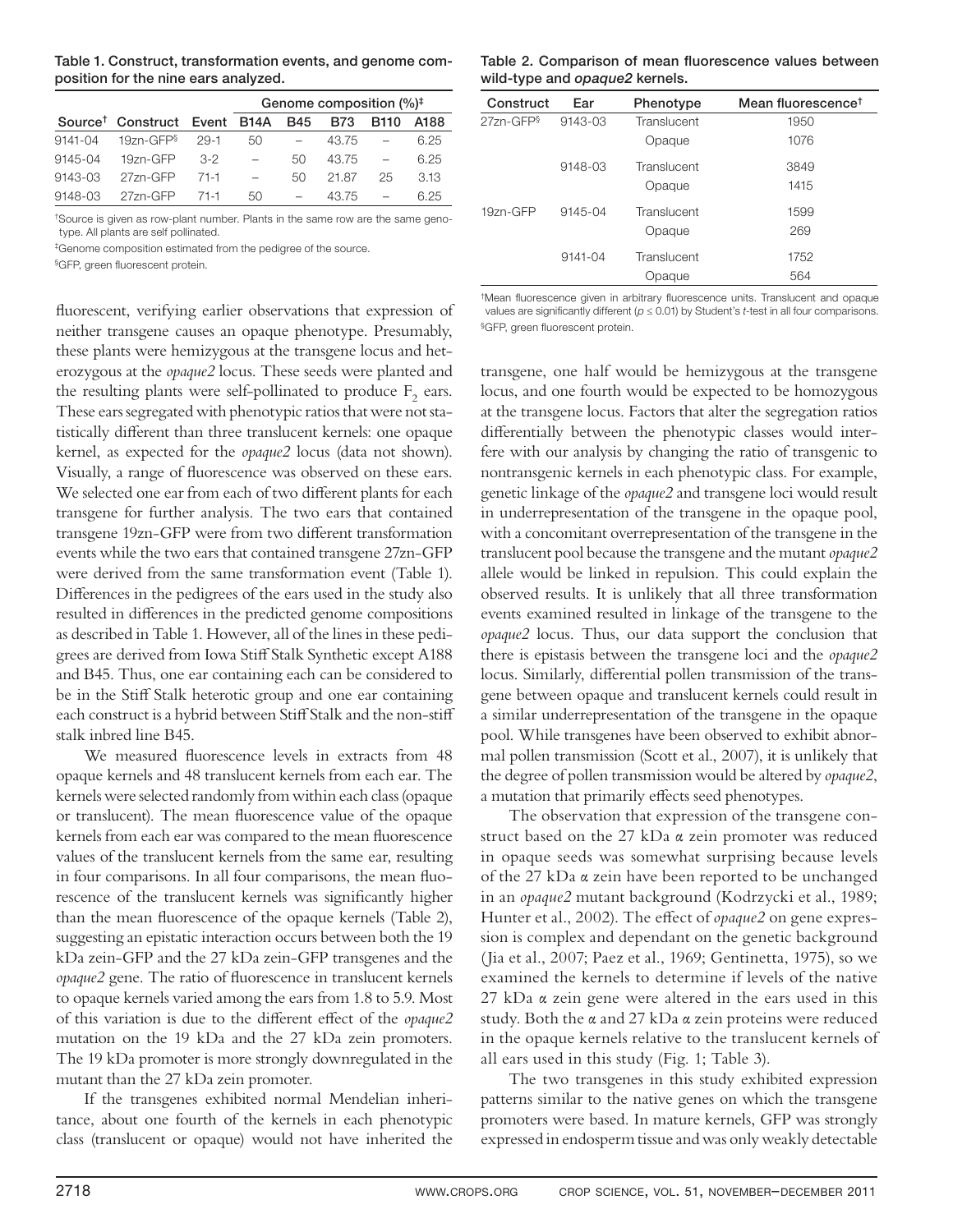

Figure 1. High performance liquid chromatography (HPLC) chromatogram showing a reduction in both  $\alpha$  and  $\gamma$  zein levels in opaque maize kernels compared to translucent maize kernels. Each trace is the average of three HPLC runs using ear 9148-03, which showed the smallest reduction in zein levels compared to other ears.

(27 kDa promoter construct) or not detectable (19 kDaA promoter construct) in embryo (Shepherd et al., 2008). In addition to their well-characterized endosperm activity, zein promoters have recently been shown to have activity in aleurone cells (Reyes et al., 2011). Since we ground whole kernels, the vast majority of the observed fluorescence was from endosperm tissue, but a small amount of fluorescence may have been derived from aleurone or embryo tissue. If *opaque2* had different tissue specificity than the transgenes, this would complicate interpretation of these data. Examination of the tissue specificity of *opaque2* transcript accumulation (Sekhon et al., 2011) reveals a pattern of expression very similar to that of our transgenes, with high expression in endosperm, low expression in embryo, and expression in pericarp that may be attributable to aleurone expression. Since the tissue specificity of expression of both the transgene and *opaque2* are similar, the bias introduced by grinding whole kernels was small.

Many factors may influence the interaction of transgenes with native genes. We examined two transformation events from one construct and one event from the other, and this is not a sufficient number of events to rule out the possibility that interactions between transgenes and native genes vary by event. In fact, we observed variation in the

**Table 3. Comparison of mean zein levels in four opaque and translucent kernels from four maize ears.**

| Ear         | Phenotype   | $\alpha$ -zein mean <sup>t</sup> | $\gamma$ -zein mean |
|-------------|-------------|----------------------------------|---------------------|
| 9143-03     | Translucent | 77.53                            | 4.33                |
|             | Opaque      | 34.62                            | 2.66                |
| 9148-03     | Translucent | 102.11                           | 6.43                |
|             | Opaque      | 52.51                            | 9.62                |
| 9145-04     | Translucent | 78.62                            | 8.66                |
|             | Opaque      | 35.18                            | 4.23                |
| $9141 - 04$ | Translucent | 111.50                           | 12.02               |
|             | Opaque      | 35.43                            | 4.20                |

<sup>†</sup>Zein levels are expressed in arbitrary units reflecting the area under the peak in chromatograms similar to that shown in Fig. 1. All eight comparisons of Translucent vs. Opaque values are significantly different ( $p < 0.01$ ) by Student's t-test except the α-zein values for 9148-03, which are significantly different at  $p < 0.05$ .

degree of epistasis among the events studied. Similarly, such interactions may vary by genetic background (we tested two for each transgene) or the environment. It seems likely that the genomic context of a transgene would influence the regulation of its expression, but the scope of this study was not broad enough to estimate the frequency of unexpected expression patterns. The observation that at least some interactions between transgenes and native genes are predictable illustrates the potential for knowledge-based manipulation of biological traits using genetic engineering methods and provides an opportunity to reduce the risk of unintended consequences of transgene expression.

### **Acknowledgments**

We gratefully acknowledge the skillful technical support of Dr. Adrienne Moran-Lauter, USDA-ARS. Names are necessary to report factually on the available data; however, the USDA neither guarantees nor warrants the standard of the product, and the use of the name by the USDA implies no approval of the product to the exclusion of others that may be suitable.

#### **References**

- Bietz, J.A. 1983. Separation of cereal proteins by reversed-phase high-performance liquid chromatography. J. Chromatogr. A 255:219–238. doi:10.1016/S0021-9673(01)88286-8
- Gentinetta, E. 1975. Protein studies in 46 opaque-2 strains with modified endosperm texture. Maydica 20:145-164.
- Hartings, H., M. Maddaloni, N. Lazzaroni, N. Di Fonzo, M. Motto, F. Salamini, and R. Thompson. 1989. The O2 gene which regulates zein deposition in maize endosperm encodes a protein with structural homologies to transcriptional activators. EMBO J. 8:2795–2801.
- Hunter, B.G., M.K. Beatty, G.W. Singletary, B.R. Hamaker, B.P. Dilkes, B.A. Larkins, and R. Jung. 2002. Maize opaque endosperm mutations create extensive changes in patterns of gene expression. Plant Cell 14:2591–2612. doi:10.1105/tpc.003905
- Hutchison, W.D., E.C. Burkness, P.D. Mitchell, R.D. Moon, T.W. Leslie, S.J. Fleischer, M. Abrahamson, K.L. Hamilton, K.L. Steffey, M.E. Gray, R.L. Hellmich, L.V. Kaster, T.E. Hunt, R.J. Wright, K. Pecinovsky, T.L. Rabaey, B.R. Flood, and E.S. Raun. 2010. Areawide suppression of European corn borer with Bt maize reaps savings to non-Bt maize growers. Science 330:222–225. doi:10.1126/science.1190242
- Jia, H., D. Nettleton, J.M. Peterson, G. Vazquez-Carrillo, J.-L. Jannink, and M.P. Scott. 2007. Comparison of transcript profiles in wild-type and o2 maize endosperm in different genetic backgrounds. Crop Sci. 47:S45–S59. doi:10.2135/ cropsci2006-0002tpg
- Kang, J.H., and J.-K. Chung. 2008. Molecular-genetic imaging based on reporter gene expression. J. Nucl. Med. 49:164S–179S. doi:10.2967/jnumed.107.045955
- Kodrzycki, R., R.S. Boston, and B.A. Larkins. 1989. The *opaque-2* mutation of maize differentially reduces zein gene transcription. Plant Cell 1:105–114. doi:10.1105/tpc.1.1.105
- Langridge, P., J.A. Pintor-Toro, and G. Feix. 1982. Direction of zein gene transcription in maize genomic clones. Biochem. Biophys. Res. Commun. 107:1236–1242. doi:10.1016/S0006- 291X(82)80130-7

Paez, A.V., J.L. Helm, and M.S. Zuber. 1969. Lysine content of